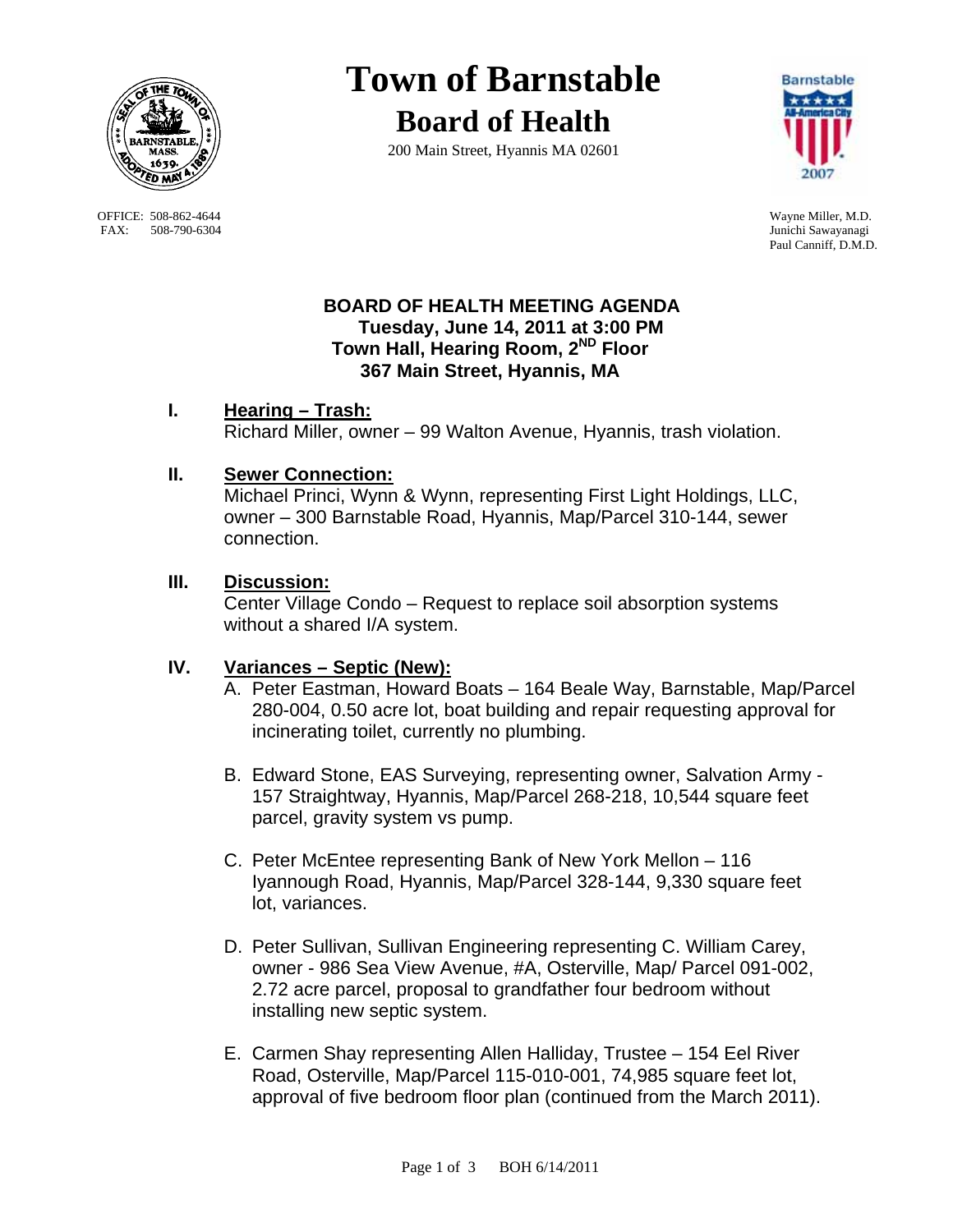F. Robert Greer, owner – 140 Peach Tree Road, Marstons Mills, of interpretation of septic permit dated 4/26/2006 with the number of bedrooms –Section 360-45 variance of salt water estuary.

#### **V. I/A Monitoring:**

 Joanne Hooker, owner – 112 Nyes Neck Road East, Centerville, request to reduce monitoring.

#### **VI. Variance – Food (New):**

A. Marat Hunanyan, owner of Cape's Best Gyros & Grill – 569 Main St, request to do deep-fry cooking.

- B. Aaron Webb, owner The Daily Paper, toilet facility variance to utilize three toilet facilities, in lieu of the required four.
- C. Lori Caron, Salty Lou's Lobster, for Mid Cape Farmers Market request to sell prepared foods.
- D. Temporary Food Event Phil Wallace and Susan Finegold for Summer Fete En Plein Air to be held at Pastiche of Cape Cod, 1595 Main St, West Barnstable, on Saturday, June 18, 2011, seven vendors, serving food 4:30-8:00 pm.
- E. Temporary Food Event Summer Sampler, Osterville Historical Museum, 155 West Bay Road, Osterville, on July 10, 2011 – three vendors, serving food 5:00-7:00 pm.

## **VII. Septic Installers (New):**

- A. Michael Labute, Mashpee, MA
- B. Fred Swain, Hudson, MA

## **VIII. Body Artist Variance:**

- A. Alyssa A. Long, Hyannis Request to conduct Body Art without taking Anatomy and Physiology from an accredited college. Applicant took an online First Aid and CPR course.
- B. Alex Travasso Request to conduct Body Piercing without taking Anatomy and Physiology from an accredited college.

#### **IX. Old / New Business:**

- A. Proposed Revision to Section 322-5 of the Town of Barnstable Code Regulation currently requires both a screen and an air curtain at all serving windows associated with outdoor dining. Proposal is to allow a screen or an air curtain.
- B. Proposal to allow health inspectors to grant counter variances on HACCP Plans and time/temperature controls for licensed food facilities.